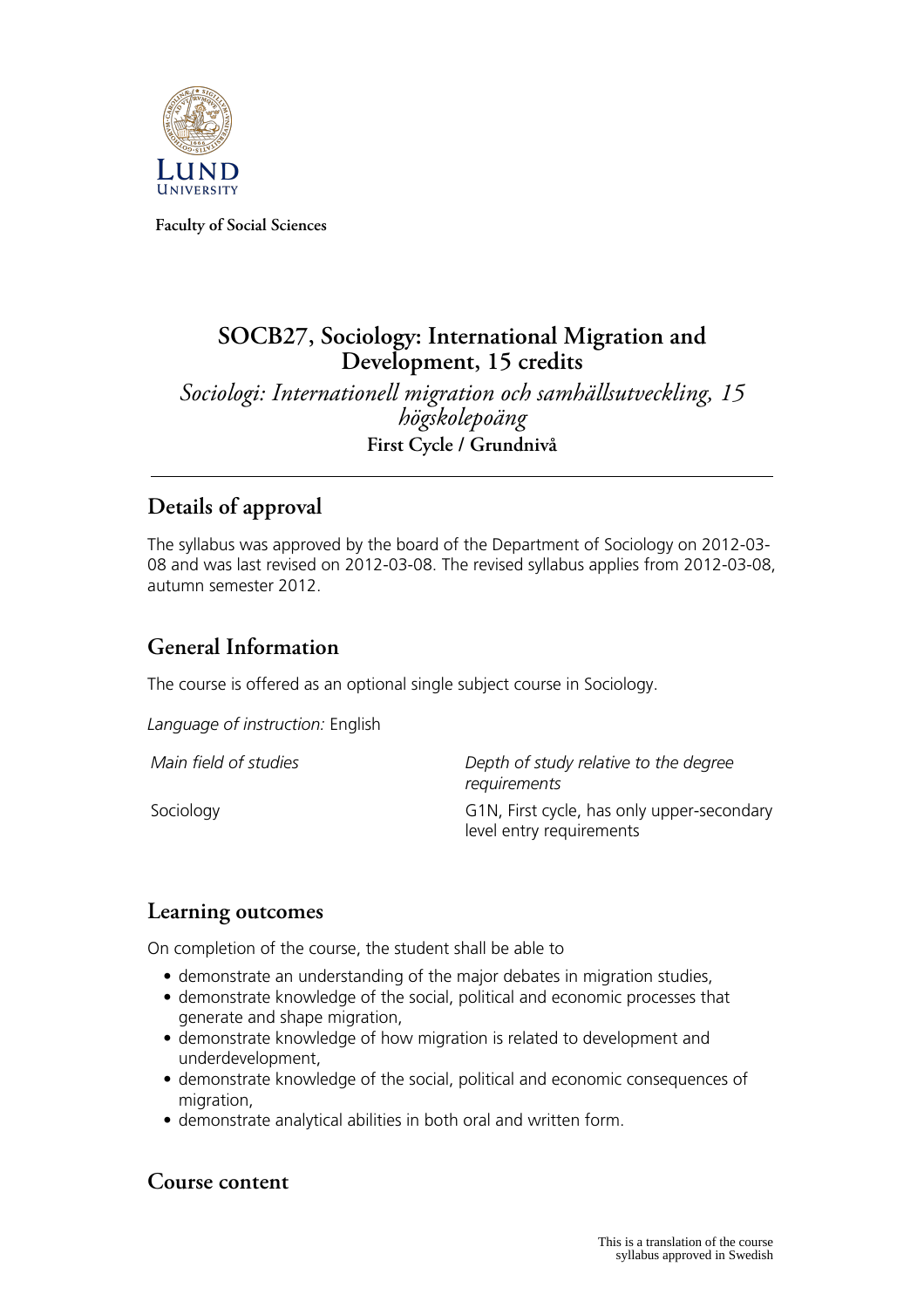#### Department of Sociology

The course aims to give the student basic knowledge and understanding of the relation between migration and development.

#### *Module 1. Introduction to Migrations Studies, 7.5 credits*

The module gives an introduction to the field of migration studies. Migration is studied in several disciplines of the social sciences, and the course gives an introduction to theories on migration from, for example, economics, sociology and political science. The theories focus on different aspects of the migration process, and why people migrate. This introduction also presents an overview of the most significant migration patterns in the world, for example the migration to Western Europe.

#### *Module 2. Migrations Policies, 7.5 credits*

The second module focuses on migration policies. Migration policies tend to go through significant changes over time. During some periods, states allows for significant immigration, while they try to restrict immigration during other periods. What are the causes of changes in migration policy? How do these changes affect migration? In this part of the course the student also study the models that states have designed to incorporate migrants in host societies, such as the requirements for acquiring citizenship.

## **Course design**

The teaching consists of lectures and seminars. Participation in seminars is mandatory and active participation is required.

#### **Assessment**

There are continuous oral and written presentations as well as a concluding exam at the end of the course. Grading is based on individual performance, via written assignments, oral presentation as well as group activities. Examination may draw on lectures as well as the course literature.

In connection with the course students are offered three examinations: a regular examination, a re-examination and one additional re-examination. Within one year after the course, students are offered a minimum of two additional re-examinations. Thereafter, more examinations are offered but in accordance with current course regulations.

*Subcourses that are part of this course can be found in an appendix at the end of this document.*

### **Grades**

Marking scale: Fail, E, D, C, B, A.

The grades awarded are A, B, C, D, E or Fail. The highest grade is A and the lowest passing grade is E. The grade for a non-passing result is Fail.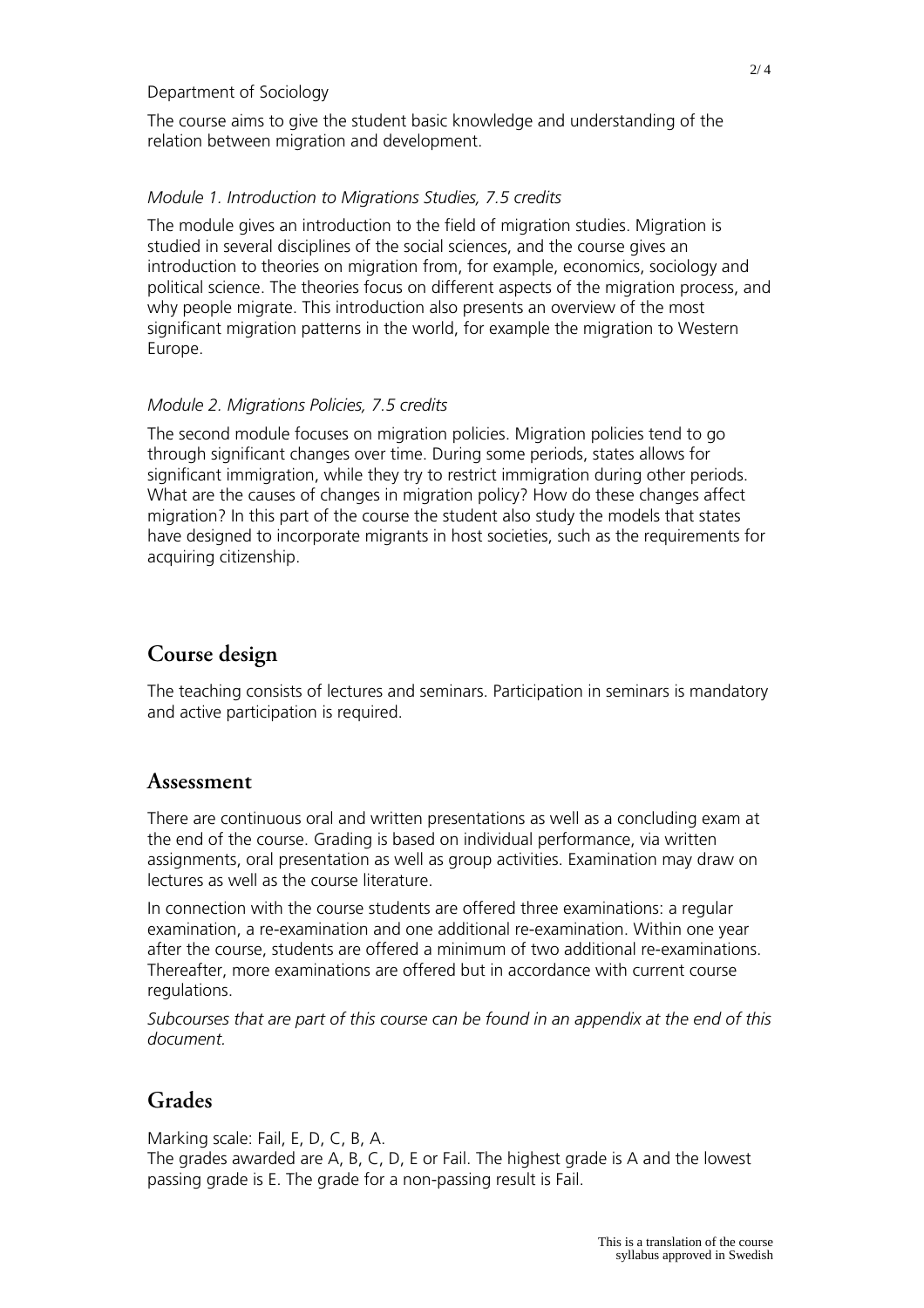The student's performance is assessed with reference to the learning outcomes of the course. For the grade of E the student must show acceptable results. For the grade of D the student must show satisfactory results. For the grade of C the student must show good results. For the grade of B the student must show very good results. For the grade of A the student must show excellent results. For the grade of Fail the student must have shown unacceptable results.

### **Entry requirements**

General and courses corresponding to the following Swedish Upper Secondary School Programs: Social Studies 1b/1a1 + 1a2

### **Further information**

The course replaces SOCB18 Sociology: International Migration and Development, 15 credits.